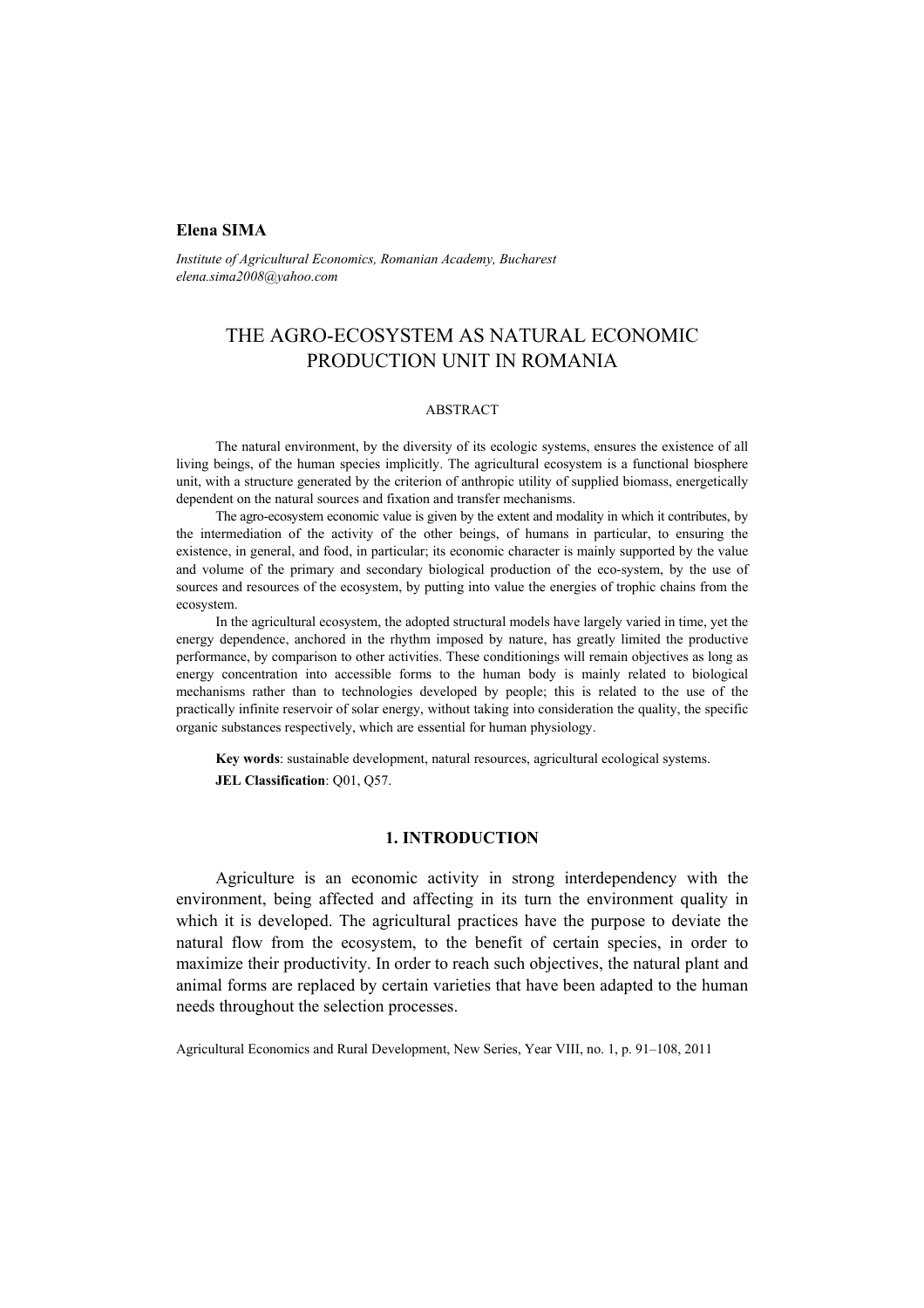That is why the agricultural ecosystems or the agro-ecosystems, established as a result of humans' intervention upon the natural ecosystems that have been fully of partially transformed, are the most important in the biosphere.

The agro-ecosystem as economic production unit cannot be dissociated from its character of ecological and implicitly natural unit. A great part of the agroecosystem biotic and abiotic components directly or indirectly participate to the existence of the other ecosystems, to obtaining biological production and to life existence in the ecosystem, while the polluting or depolluting agricultural practices (positively or negatively) affect the ecological stability of the landscape.

The growth and development of crops, their biological productivity and finally the obtained harvest are the result of the exchange of substances and of the energy transformations within the agricultural ecosystems. These dynamic and very complex processes take place under different forms for each cultivated plant species and ecosystem type and are conditioned, on one hand, by the plant biological needs, which are different by species, and on the other hand, by the action of natural environment factors: relief unit, weather (through light, heat, air currents), water and soil characteristics. Synthetically, these factors that are indispensable for the biological activity of plants, can be expressed both by the term "pedoclimatic factors and by the term "vegetation factors", *i.e*. factors that express the weather and soil influence upon plants.

### **2. STATE OF KNOWLEDGE**

The living environment is represented by all lifeless (abiotic) factors and the living (biotic) factors. The abiotic part of the environment forms the **biotope**, which comprises the substratum (mineral and organic elements) and the climate factors (light, temperature, humidity, wind), while the biotic part forms the **biocenosis**, which consists of the populations of plants and animals from different species, which are living in a biotope.

*The biotope substratum* can be of three kinds, according to its nature: *solid*  (soil), *liquid* (water) and *gas* (atmosphere); hence the *biotope* is also of three types: *terrestrial* (for example the park, having soil as substratum), *aquatic* (for example the pond, having as substratum the water mass and the solid substratum at the bottom of the pond) and *aerial* (having the atmosphere as substratum). The terrestrial and aquatic biocenoses have a vertical structure and a horizontal structure. There is a close relation and mutual influences between the biotope and biocenosis, they can exist only together. A biocenosis physiognomy is recognized on the basis of biotic forms. In its turn, the biotope acts as a selection factor in the construction of the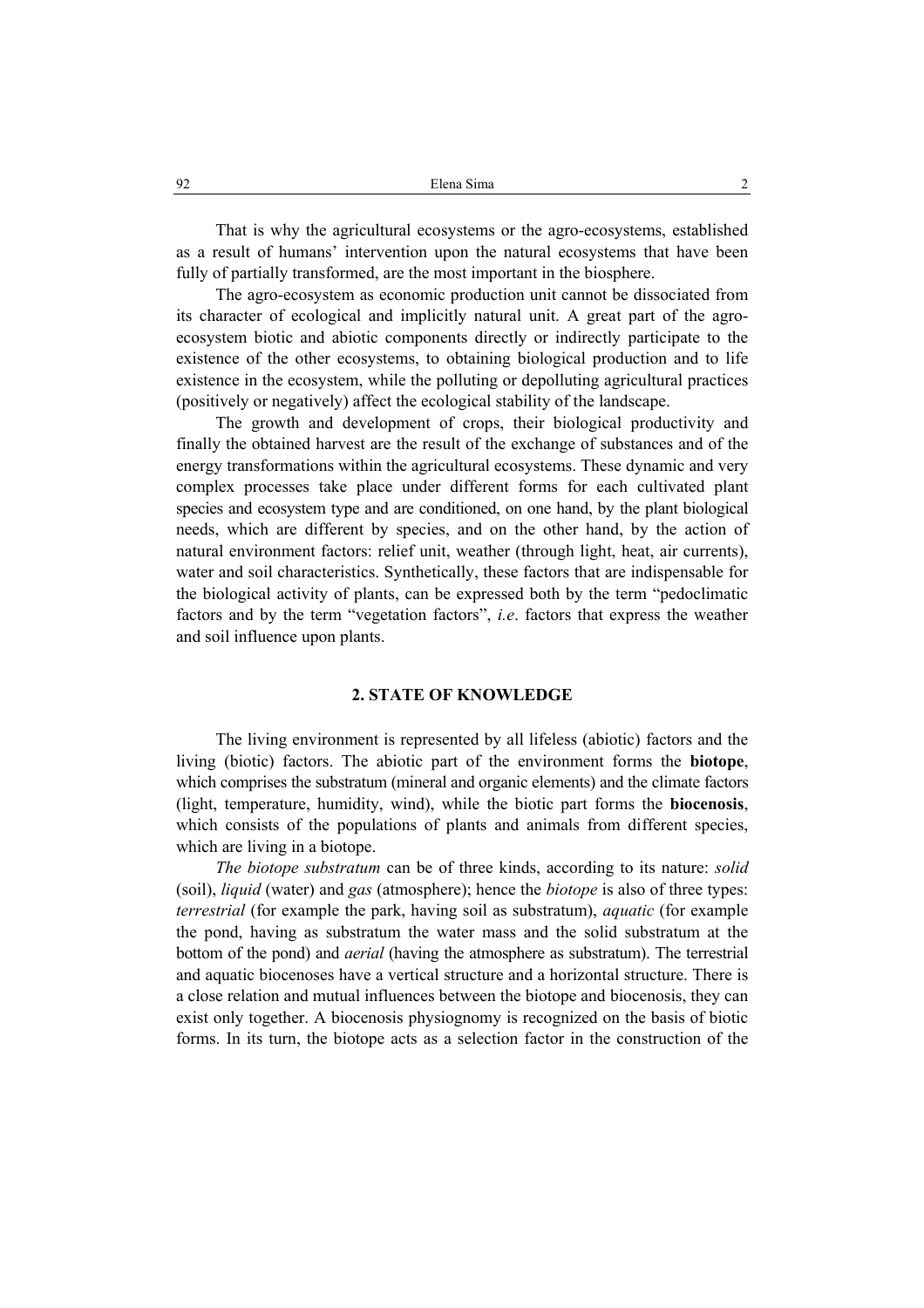biocenosis. The biotope characteristics favour the development of a certain species and prevent the penetration of others in the territory. Whenever a certain biotope is recurrent in the field, the corresponding biocenosis is also recurrent through its biotic forms.

The relations that are established between the individuals from different species are called *interspecific relations*. The relations established between the individuals from the same species are called *intraspecific relations*. There are different communication and cooperation forms between the individuals from a certain group, necessary to provide unity and security to the group. The solidarity of intraspecific collectivities, the good relations between the individuals, are established through the sonorous, chemical, chromatic, luminous, electrical and behavioural language.

Together, biotope and biocenosis make up the **ecosystem**, and the science that studies it is the **ecology** that has a double profile, both theoretical and applicative.

The first definition of ecology (as a science of the interaction between organisms, of the interaction of living matter with the earth's surface, of the biological productivity and of the relations between man and nature) was given by the German professor Efenst Hakel, one of the great evolutionists of the last century, who developed the concept of Ch. Darwin' evolution of species from the work "Origin of Species" that appeared in 1859. A wide range of definitions eventually appeared. Some of them focus on the organism, the others focus on the supraindividual biological systems.

*The agroecology or agricultural ecology* was founded as a scientific discipline by the Italian Girolamo Azzi, in the year 1920. He used to define it as *a branch of ecology correlated with the agricultural science, which has as main field of study the influence of environmental (biotic and abiotic) factors on the growth and productivity of crops.* He considered that "instead of trying to fight against the unfavourable weather conditions, the agroecology recommends the adaptation of crops to different weather conditions". His vision represents the theoretical foundation of the works on the ecological zoning of crops.

The *ecosystem* term was introduced by the British ecologist Sir Arthur George Tansley in 1935 who described the natural systems as a continuous interaction between their living and lifeless components.

The ecosystems are very different as regards their size and complexity. The populations from the biocenosis componency are able not only to support the rigours of the surrounding environment (biotope) but also to transform it, which determines new interactions between species (indirect interactions), as well as defining a complex system of interactions between species and between species and environment.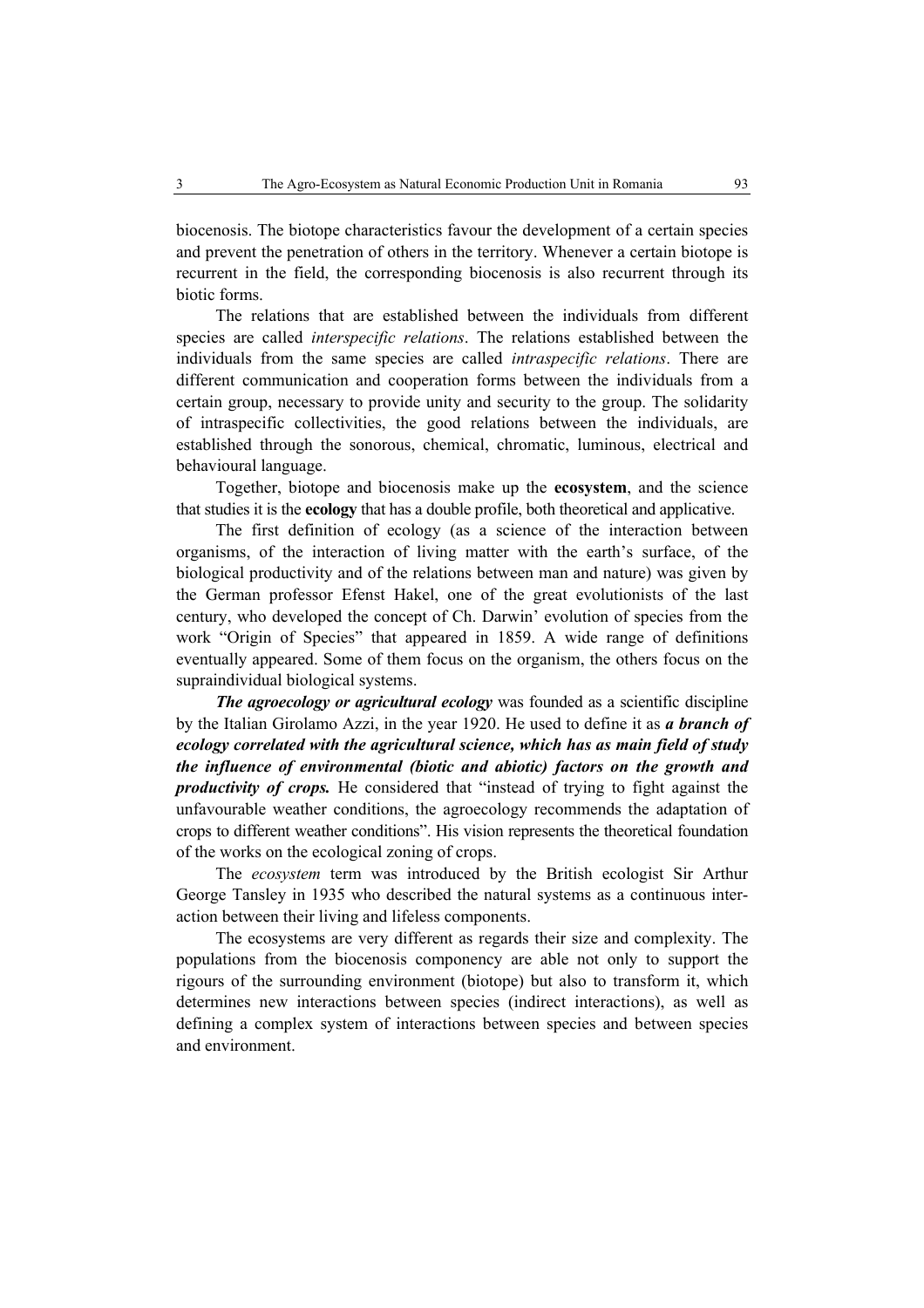The ecosystem is organized by five main (trophic) subsystems:

1. substances of anorganic nature (chemical elements or mineral substances);

2. primary producers (all plants and certain photosynthesizing microorganisms);

3. animal consumers (primary and secondary consumers of different orders);

4. vegetable and animal detritus (lifeless organic matter);

5. decomposing microorganisms (organisms reducing the organic matter to mineral components).

In a more simple way, and reducing the ecosystem components to the most important ones, we can state that the *structure of ecosystems is determined by a variety of factors* that are inter-related, among which the most important components are the *soil, air, sunlight, water* – all these characterizing the biotope and the living organisms that occupy this biotope, representing the biocenosis or the community of plants and animals specific to a certain biotope.

The type of ecosystem, its operation modality and hence the relations between the component organisms and the surrounding environment are determined and finally controlled by the amount of available energy. *The most important energy source is obviously the solar radiated energy*. Once it is fixed by the plants, the energy incorporated in the organic mass circulates within the ecosystem or it can also pass from one ecosystem to another by a series of processes that include: migration of animals, hunting, plant harvesting, erosion phenomena, etc.

An ecosystem always has a functional structure. The most important functions of an ecosystem are the following: *energy function*, *matter circulation function* (the biotic cycle of water, organic substances, carbon, nitrogen, phosphorous, etc.) and the *self-regulatory function.* 

The essence of ecosystem functioning is the use of solar energy and nutrients in the biological circuit, in the case of natural ecosystems, and in the biologicaltechnological or technical-economic circuit in the anthropized ecosystems, where these are transformed into organic substances, biomass, in bioproducts and in products specific to artificial ecosystems respectively.

Ecosystem functioning depends on its anthropization level, in principle resulting from the relations between the species composing it and the interactions with the abiotic factors and with the economic-social factors respectively, which are increasingly obvious as we go on the way from "natural" to "artificial" (Table 1).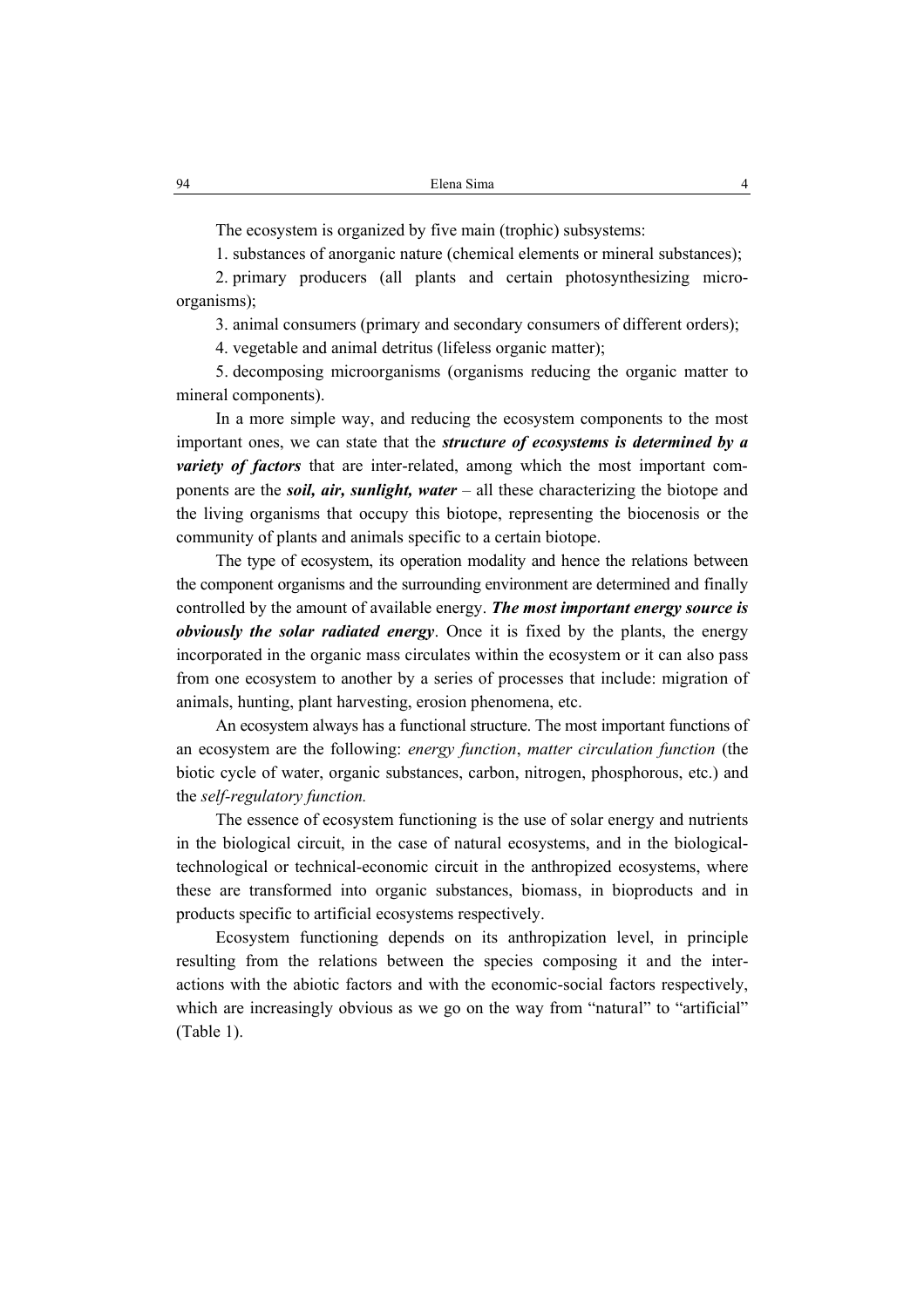| Crt.<br>no.    | <b>Ecosystem type</b>     | <b>Ecosystem category</b>                                                                                                                                                                                                                                                                                                                                                                                                                                                                                                                                                                                                                                                                                                                                                                                                                                                                                                                                                                                                                                                                 | <b>Ecosystem characterization</b>                              |  |  |
|----------------|---------------------------|-------------------------------------------------------------------------------------------------------------------------------------------------------------------------------------------------------------------------------------------------------------------------------------------------------------------------------------------------------------------------------------------------------------------------------------------------------------------------------------------------------------------------------------------------------------------------------------------------------------------------------------------------------------------------------------------------------------------------------------------------------------------------------------------------------------------------------------------------------------------------------------------------------------------------------------------------------------------------------------------------------------------------------------------------------------------------------------------|----------------------------------------------------------------|--|--|
| 1              | Natural ecosystem         | - Epigeous (on the ground).<br>- Hipogeous (under ground).<br>- Marine/oceanic divided into three not felt (equatorial forests, bottom<br>main biomes: continental plateau, of the seas and oceans, polar<br>abyssal zone, hadal zone (over zones).<br>$6000 \text{ m}$ ;<br>- Continental waters (limnologic human activities is less felt.<br>biomes                                                                                                                                                                                                                                                                                                                                                                                                                                                                                                                                                                                                                                                                                                                                    | $-$ The human impact effect is<br>The effect of pollutants and |  |  |
| $\overline{2}$ | low anthropization level) | - Running waters with coastal and - The indirect effect of pollutants<br>Modified ecosystems (with subcoastal zones and lake zones; and human activities is felt to a<br>- Terrestrial: tundra, mountain, certain extent (indirect anthro-<br>forests (steppes, savannas, desert). pomorphic effect).                                                                                                                                                                                                                                                                                                                                                                                                                                                                                                                                                                                                                                                                                                                                                                                     |                                                                |  |  |
| 3              | level)                    | - Agroecosystems (eco-farms and<br>tourism farms included) are:<br>- <i>agrarian ecosystems</i> (of crops<br>necessary to humans) and<br>-zooproductive ecosystems (of<br>animals producing useful biomass - The ecosystems of human<br>for humans, consisting of zoo-interest for obtaining food and<br><i>technical</i> ecosystems – of the raw vegetable and animal<br>animal farms; <i>aquatic ecosystems</i> products.<br>Ecosystems equipped with - fisheries, nurseries, mixed pro- - Ecosystems directly influenced<br>facilities (high anthropization duction farms * and <i>agro-forestry</i> by human activities by the<br>ecosystems – mixed ecosystems selection of biocenosis com-<br>for forest fauna exploitation $\alpha$ <sup>**</sup> )<br>- Sylvicultural (forestry) eco- intervention for biocenosis<br>systems from the following zones: population regulation.<br>arctic glacial, temperate <sup>***</sup> , sub-<br>tropical, tropical, austral subtropical,<br>Antarctic.<br>- Urban ecosystems of the resi-<br>dence, recreational, industrial, civic<br>areas. | ponency and by a permanent                                     |  |  |

*Table 1*  Classification of the different categories of biosphere ecosystems

*Source*: Altieri, 1991, quoted in Arsene, G.G. (2002).

Macrophitic algae, shrimp, oyster farms, etc.<br>
\*\* Game animals, cynegetical reservations, hunting parks, forestry-cynegetical units.<br>
\*\*\* Ecosystems from the following zones: steppe, sylvosteppe, oak, beech, coniferous, az plantations, mixed zones (forest – tundra; forest – peatery; forest – grassland; forest – steppe).

# **3. MATERIAL AND METHOD**

Starting from the premise that the economic development takes place within ecological systems, at present the eco-development concept is increasingly used.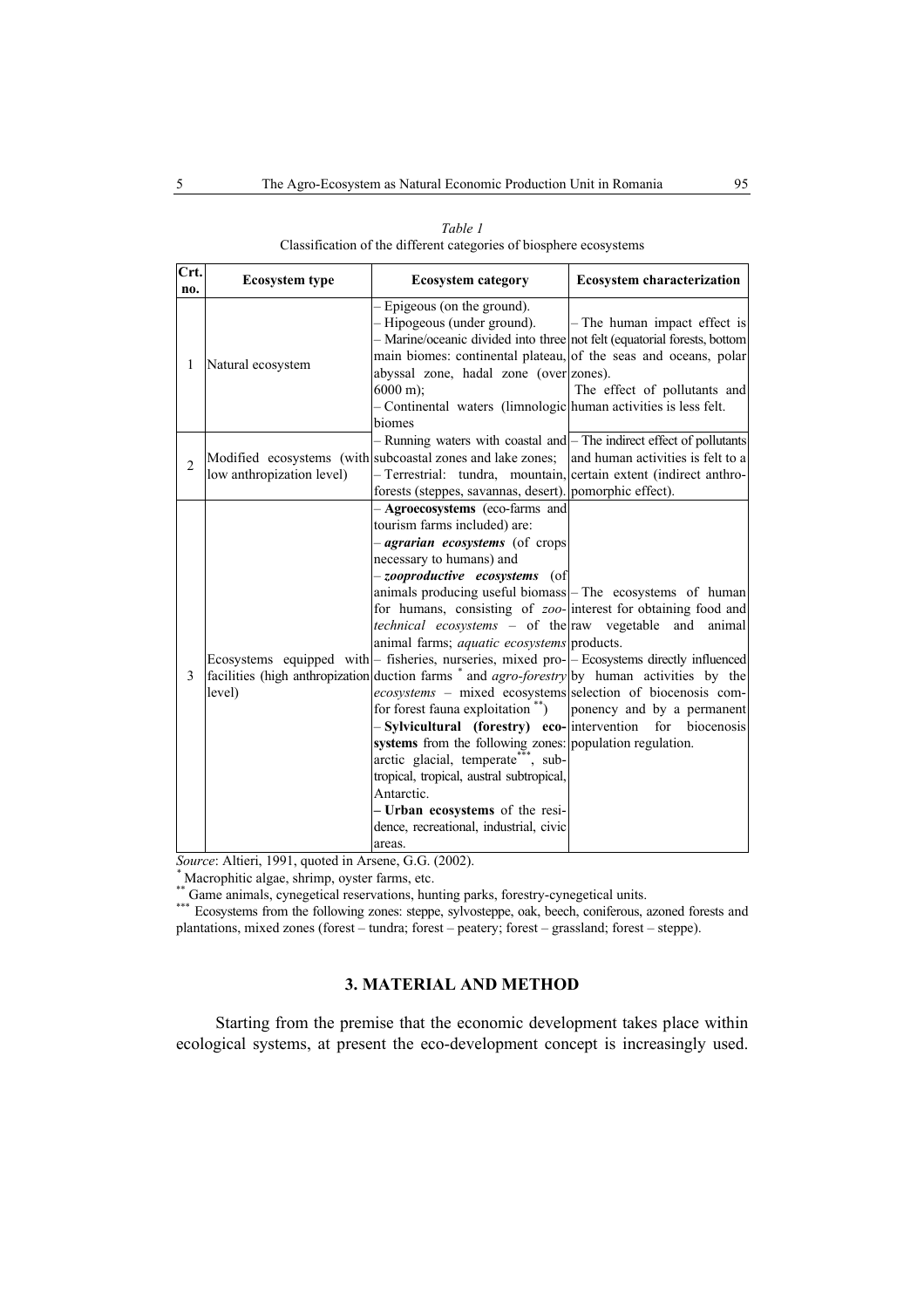This concept is defined as a complex relation established between the economic development and the natural environment, with a special focus on the adequate and rational use of natural resources, of technology and management style.

The paper intends to investigate the agro-ecosystem as relevant territorial unit of the interconditionality relations of the environmental factors – water, air, soil. The conjugated action of these strengthens the idea that the agroecosystem as economic production unit also has a strong character of ecological and implicitly natural unit.

The informative material on which the paper was based consists of scientific reference works from the world and national literature. The methodological tools that have been used are the analysis and synthesis of relevant information for the approached subject.

### **4. RESULTS AND DISCUSSIONS**

# 4.1. INTERCONDITIONALITY OF ENVIRONMENTAL FACTORS AND THE ECOLOGICAL OPTIMUM OF AGRICULTURAL SYSTEMS

Modifying the biocenosis structure, man had also to intervene upon the biotope, transforming it in such a way so as to become favourable for the cultivated species, which resulted in structural and functional differentiations (Table 2).

| Crt. no.       | Characteristic                 | <b>Natural ecosystems</b> | <b>Agricultural ecosystems</b> |  |  |
|----------------|--------------------------------|---------------------------|--------------------------------|--|--|
|                | Net productivity               | Average                   | High                           |  |  |
| $\mathfrak{D}$ | Trophic chains                 | Complex                   | Simple                         |  |  |
| $\mathcal{E}$  | Species diversity              | High                      | Low                            |  |  |
| 4              | Genetic diversity              | High                      | Low                            |  |  |
| 5              | Cycles of matter               | Closed                    | Open                           |  |  |
| 6              | Stability                      | High                      | Low                            |  |  |
|                | Entropy                        | Low                       | High                           |  |  |
| 8              | Anthropic control              | Not necessary             | Obligatory                     |  |  |
| 9              | Permanence in time             | Long-lasting              | Limited                        |  |  |
| 10             | Habitat                        | Complex                   | Homogeneous                    |  |  |
| 11             | Stage in ecological succession | Natural ecosystem         | Mature in initial stage        |  |  |
| 12             | Phenology                      | Differentiated            | Synchronized                   |  |  |

*Table 2*  Structural and functional differences between agricultural ecosystems and natural ecosystems

*Source*: Altieri, 1991, quoted in Arsene, G.G. (2002), p. 138.

These transformations were achieved on about 30% of the land area, which produced a strong ecological impact upon the natural ecosystems.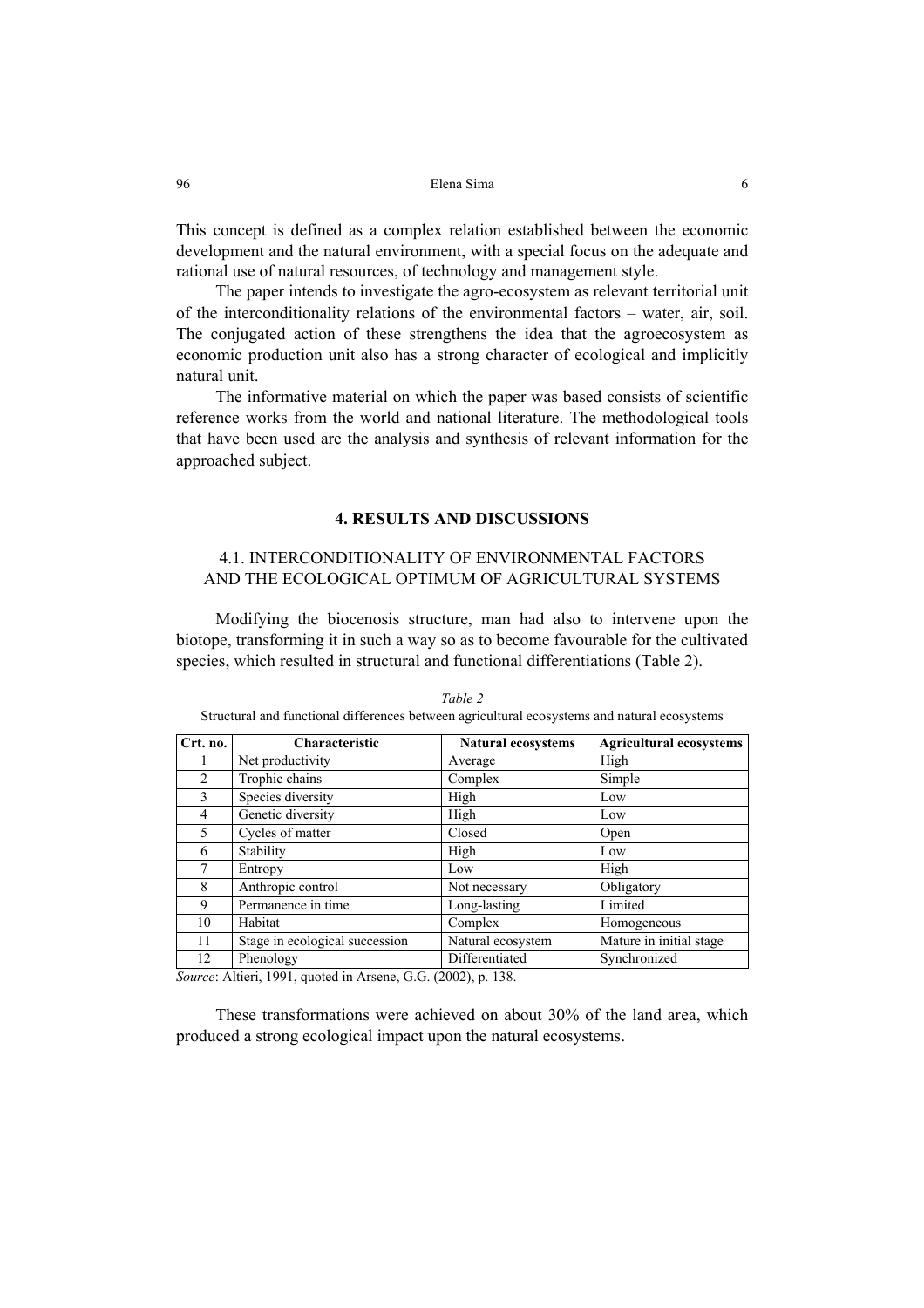The agro-ecosystem, as functional unit of biosphere created by man to obtain agricultural products, has the following component parts:

– a*grobiocenosis* (biotic, living component), imposed by man through the cultivation of certain plant species or maintenance of certain domestic animal species;

– a*grobiotope* (abiotic, lifeless component) is developed by man within the natural biotope by transformations of the physical environment for creating best conditions for crops.

The natural ecosystems generally have a more stable relative *equilibrium*  than the agro-ecosystems, with lower diversity.

The important characteristic of the agricultural ecosystems consists in the inseparable *symbiosis* with the *human activity*; the cultivated plants and the whole agricultural ecosystem in general cannot compete against the wild plants and natural ecosystems when humans no longer take care of them.

As anthropized ecosystem, the agro-ecosystem is differentiated from the natural ecosystem in the first place by increased *energy consumption* and by the use of other energy sources than solar energy; secondly by a substance flow that does not follow the natural *biogeochemical cycles.* The aim is to obtain highly productive harvests.

The **field** (plot) is considered the element at the basis of agro-ecosystem. The field has an accurately delimited area according to the biotope uniformity principle and to the administrative decision principle; the same crop management techniques will be applied on its area; tillage works, application of fertilizers and pesticides, administered irrigation water.

The biocenosis set up on this biotope is rather uniform in space, the same crop is cultivated on the entire area, associated with the same weeds, the same phyto-patogens (with their hyperparasites) and the same pests with their specific predators. The soil microflora and microfauna are also homogenous, although less specific to the crop. In time, on the respective field certain crops are successively grown, which maintain the uniform properties.

The higher next level to the field is the *crop rotation* in which it is included. The area on which the crop rotation is organized is very well delimited. Throughout the ecosystem, the biocenosis is the same, and its distribution in space as well as the alternance in time, on different fields, are specific to this ecological level. The crop rotation is organized at farm or agricultural unit level.

Depending on the cultural energy input (energy introduced by man in order to obtain higher yields) we have **three types of agro-ecosystems**: extensive, intensive and industrial.

a) *The extensive agro-ecosystems* are characterized by a high ratio of energy output under the form of product to energy input. Thus, one calorie input produces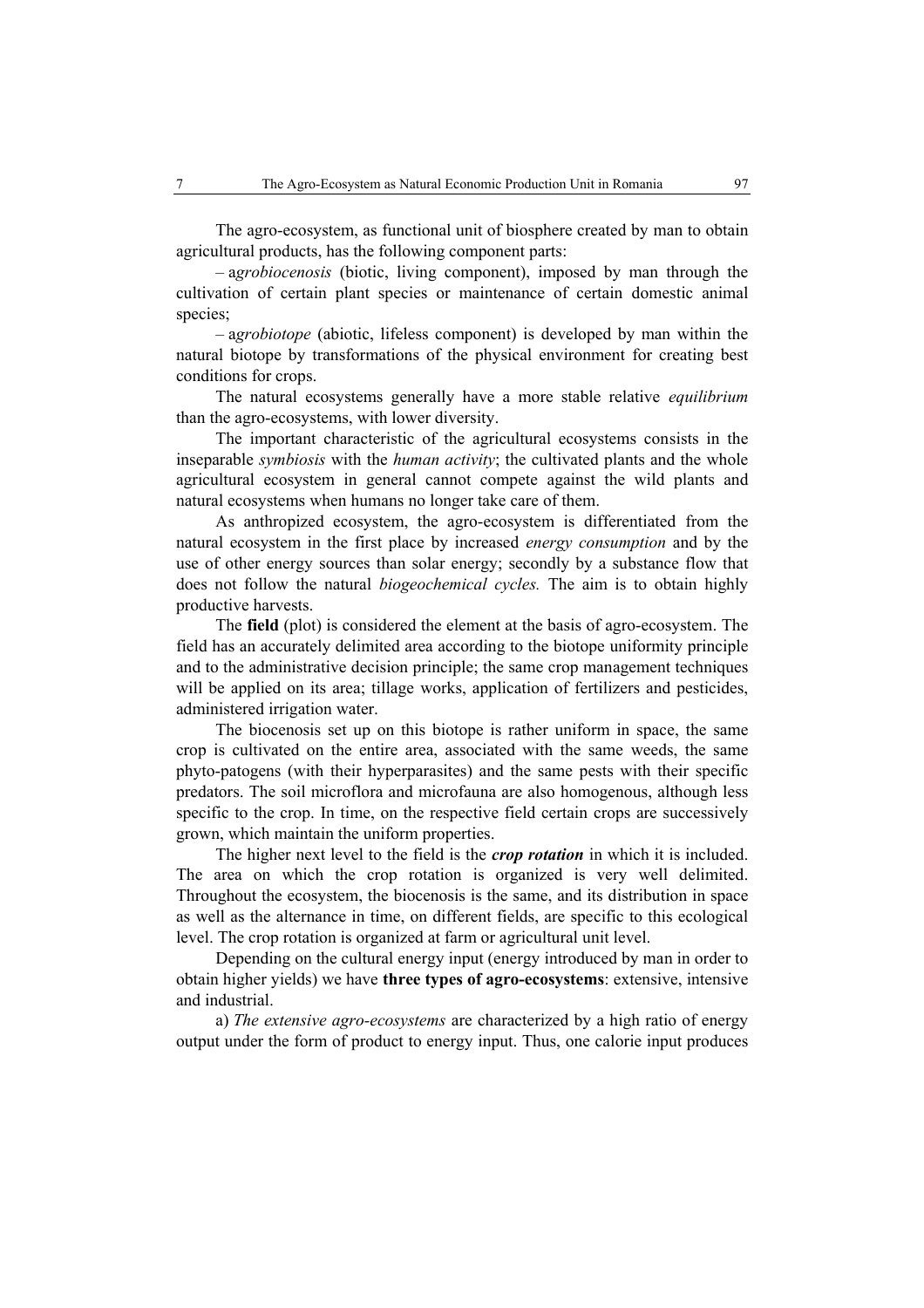about ten calories under the form of useful harvest. The traditional agriculture systems, the orchards and family gardens are included in the category of extensive agro-ecosystems. The applied technology is rudimentary, the cultivated varieties have low productivity, and the pest control is poor or even non-existent. The obtained harvest is low. The extensive agricultural ecosystems enable the recirculation of all terrestrial natural resources and their regeneration.

b) *The intensive agro-ecosystems* are characterized by an output-input energy ratio approximately equal to one. The additional energy from the use of fossil fuels (mechanization plus application of chemical substances) leads to a higher productivity of intensive agro-ecosystems that is 3-6 times as high compared to that of traditional agro-ecosystems. This adds to the use of new varieties, land reclamation works, irrigations, etc.

As long as the technological energy resources are acceptable, it is recommended to produce foodstuffs through intensive agro-ecosystems.

In these systems, the natural recycling of mineral and organic substances must be compensated by fertilizers and other substances, which increase energy consumption. In the absence of natural recycling, the soil content in easily soluble substances decreases, leading to a decrease of soil natural fertility.

In this category of agricultural ecosystems are included the farms that use fully mechanized and chemified technologies, the fruit-tree plantations and intensive vineyards.

c) *The industrial agroecosystems* by an output-input energy ratio less than one. In order to obtain one calorie of food product, about 2–20 cultural energy calories are needed, mainly technological energy. Compared to the traditional agricultural ecosystems, man introduces dozens of times more energy in these ecosystems.

The structure and productivity of industrialized agricultural ecosystems are fully dependent on the energy resources available for mankind. Although their productivity is high and the action of external factors is well-controlled, these agricultural ecosystems are unstable due to their sensitivity to the supply flow of mineral, organic and energy resources. The following units are included in this group: poultry, swine, cattle raising complexes, the piscicultural production complexes and the greenhouses.

The territorial distribution of crops can be correctly achieved only when there is an overall assessment of the ecologic zonality of these crops. The design of *ecosystem modules* presupposes the establishment of certain *zonal agricultural systems*, which include crop structures, technologies differentiated in space and time, in relation with the ecologic conditions. Hence, the zonal agricultural systems represent functional units of the natural environment used in obtaining useful vegetable biomass, controlled by farmer.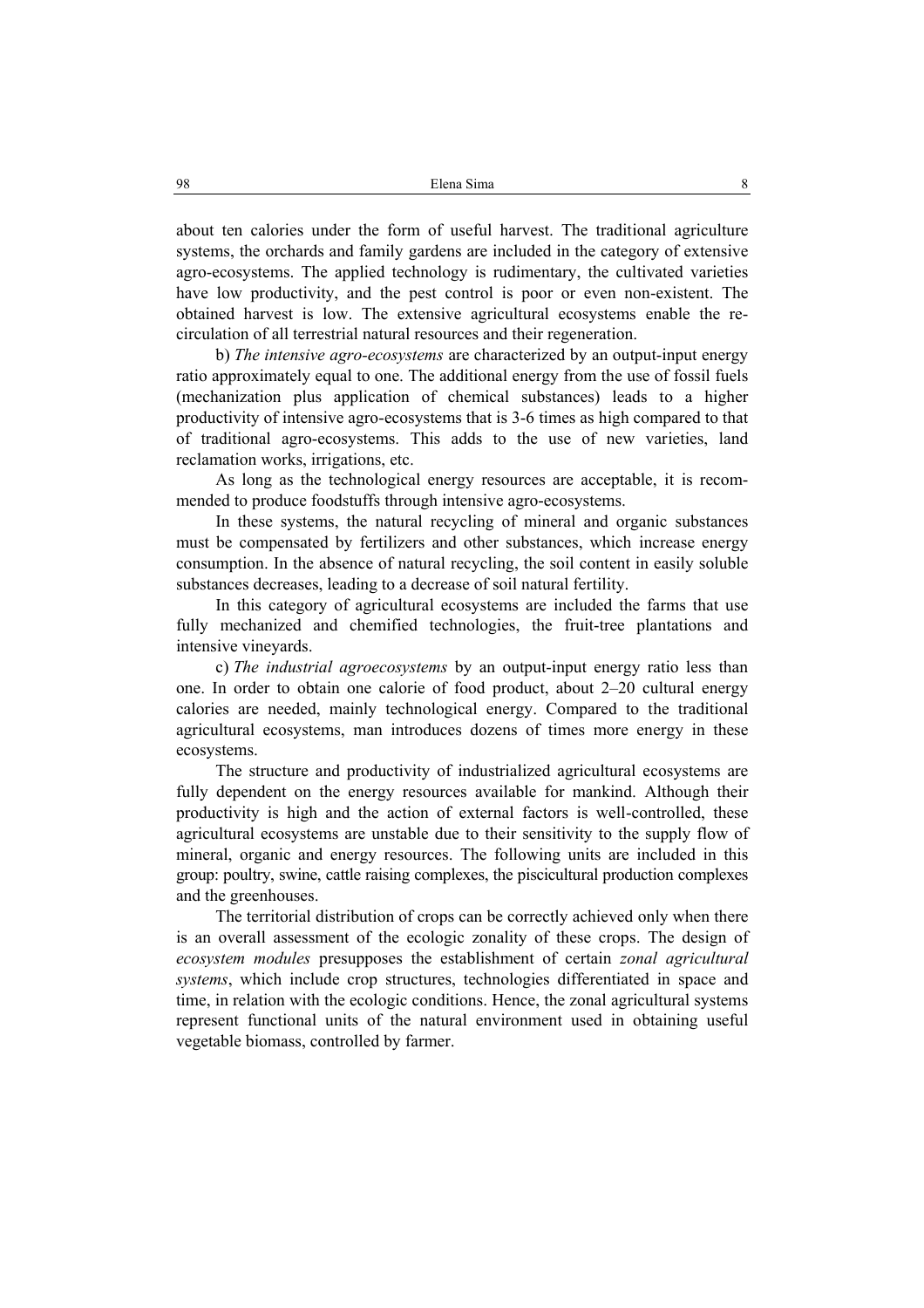*In the approach to the relations between the natural environment and the agricultural production, agriculture geography gets connected to the agricultural ecology.* The link between the two disciplines requires to clarify and systematize certain ecologic concepts and issues, some of them being debated for a longer time, *i.e*. those referring to the *limited action of the vegetation factors,* others more recent, such as those regarding the **ecological optimum in agriculture** or, some of them being expressed on this very occasion, such as those referring to the *delimitation of agricultural ecosystems,* in order to determine the place of the crops and animals grown by man within these ecosystems.

The biological needs of crops feature high variability not only by species but also from one stage to another throughout the vegetation period. Under the considered ecosystems, they are confronted with the *action of vegetation factors, variable in space and time,* factors that lie at the basis of the formulation of the following laws:

– *Shelford's tolerance law,* according to which "the development of the living matter is possible only between certain limits of the physical factors concentration; these range from ecological optimum to ecological pessimum, which can be the minimum or maximum concentration of the factor; between the optimum and the two pessimum points (minimum and maximum) there is a tolerance zone of the living matter";

– *Mitscherlich's law of the cumulative action of factors,* according to which "the living matter is the result of the action of all factors". At present, the law is reformulated, in the sense that one or other limiting factors for the biological development becomes in certain situations a prevalent factor in the conditions of the permanent interaction of all factors;

– *Liebig's law of the minimum,* according to which "the development of the living matter requires a minimum amount of essential material (biogenic chemical elements and energy)". According to more recent visions, this law is much debatable, as it is considered that the minimum necessary chemical material is not a sufficient factor in the living matter development;

– *Odum' law* provides a general formulation, in the sense that "organisms are controlled in nature by the amount and variability of materials, for which any small demand exist and by the critical physical factors, as well as by the tolerance limits of organisms to the physical factors and to other environmental factors".

The action of vegetation factors on plant growth and development, in relation to their biological requirements, determines a highly significant reference level, namely the ecological optimum.

The definition of the *ecological optimum of crops* imposes: the specification of this concept content, the determination of conditions that characterize it, and the establishment of the geographical zones featuring these conditions. Furthermore,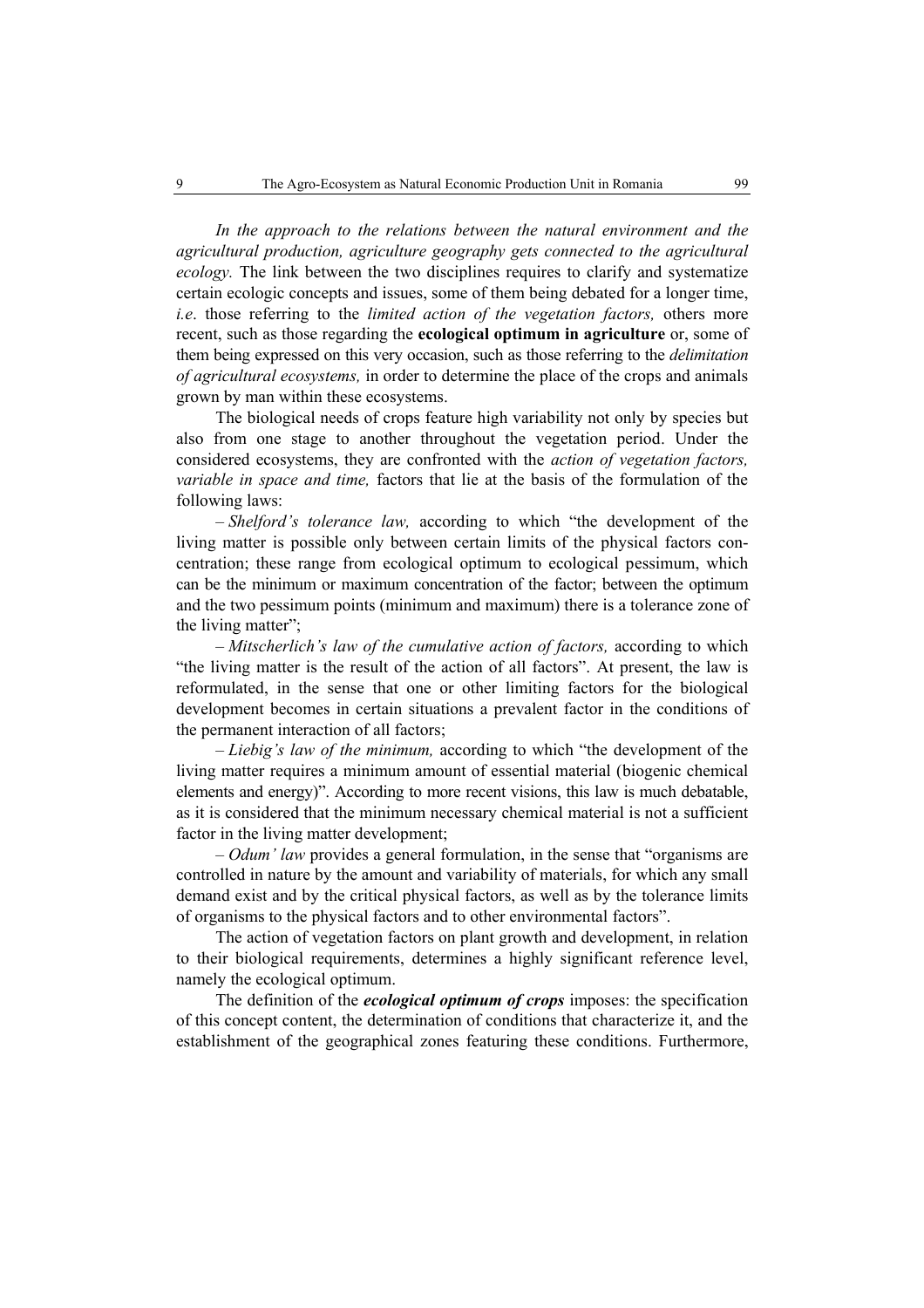starting from the so-defined ecological optimum, the limiting action of the natural environmental factors creates situations and delimits areas that are increasingly less favourable, up to the unfavourable ones, where plants hardly have their biological needs satisfied, or which become improper to their growth and development.

The ecological optimum concept was mentioned for the first time by A.F.W.Schimper, who based this concept on physiological criteria, having in view three successive steps, namely:

*– absolute optimum*, which corresponds to the highest possible activity level of each function in part; beyond this point, the respective activity decreases by the slowing down function performed by the other functions of the plant, related to the considered function;

*– the harmonic optimum*, which corresponds to the most favourable intensity of any function in relation to the other functions of the plant;

*– the theoretical ecological optimum,* which represents the summing up of the different harmonic optimums of the plant functions.

This modality to express the ecological optimum, interesting from the theoretical point of view, is difficult to put into practice, as it implies the direct measurement of the optimum activity level of each function in correlation with the other functions of the plant.

In the very favourable areas, the natural conditions correspond to the biological requirements of crops from the practical point of view, thus characterizing the ecological optimum situation. The differentiation of the other zones: favourable, little favourable, very little favourable and improper, was made to the extent in which negative factors intervene in the componency of the living environment of plants, with increasingly larger values compared to the ecological optimum zone; for a more analytical characterization, both the very favourable and the favourable zones were subdivided into two or three subzones.

## 4.2. THE AGRO-ECOSYSTEM – NATURAL-ECONOMIC PRODUCTION UNIT

In Romania, the comparative analysis in the territory of the agricultural systems has in view the diversity and specificity of the pedological and climate systems (equally mountaineous, hilly and plain), the general and regional particularities of the social history and of the economic conjuncture that generated a land structure where the agricultural land areas prevail (62%). The highest *share of agricultural land*, over 80%, is found in the Romanian Plain, the Western Plain and in the Central and Southern Dobrogea Plateau – defined as agricultural regions of first importance, which include 11 counties. Its share decreases to 40–65% in the hilly area and to less than 20% in the mountain area.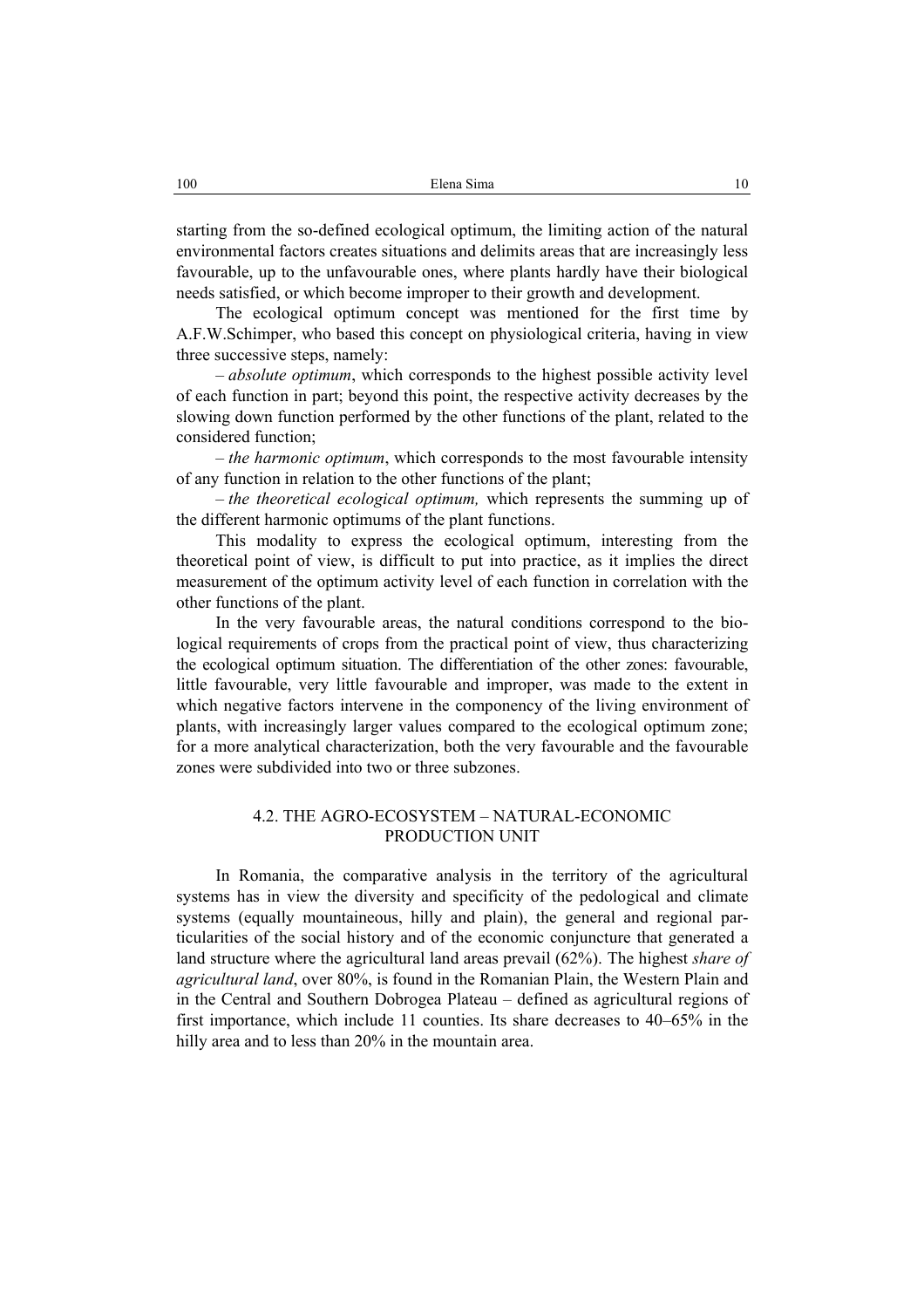The structure of the agricultural land use is characterized by the complementarity of the two basic categories, *i.e*. arable land and natural pastures and hayfields, whose differentiation in the territory is prioritarily given by their altitude. Thus, the *agricultural land share* decreases from over 80% in the low altitude areas (plain, certain plateaux), to 40–60% in the hilly areas and to less than 20% in the mountain areas; the share of natural pastures and hayfields increases from less than 10% in the plain to over 60% in the mountains.

This context highlights the great importance of land resources diversity, our country being considered a "pedological mosaic", with all the soil classes, types and subtypes from the latitude of the temperate zone, but also with soils of alpine tundra type. As regards soil quality, we must specify that not all soils have favourable properties, *i.e*. a high fertility potential.

The quality of soil and ecological factors is expressed by soil rating scores. Soil rating represents the component of ecological sciences that is able to represent, both quantitatively and mainly qualitatively, the potential of an agricultural land area at a given moment and in perspective.

In the studies and research works on agricultural land rating in Romania, performed by the team coordinated by Dumitru Teaci, the ecological favourability is investigated by crops and agricultural uses, resulting 23 agroecosystems. These are characterized according to the common relief unit, the fragmentation level, the energy and density of relief fragmentation, main use, specific character.

At the same time, according to a scheme determined by the weather conditions (temperature, rainfall) and soil (texture, humus reserve and ph) each agroecosystem receives a rating score ranging from 0 to 100. The rating scores that express the favourability level as against the ecological optimum, presented in this paper, are taken over (from the above quoted work) for the arable land areas in non-irrigated conditions and for the natural pastures.

In order to achieve an efficient use of the weather, orographic and soil resources, which should lead to a maximum conversion of solar energy and soil substances into chemical and potential energy, included in the agricultural products, the specialists established the share of crops for the arable area of each agroecosystem (Table 3).

Any deviation from the ecological optimum, i.e. from that ratio of crop needs to environmental factors, means additional costs, higher energy consumption, low profitability rate. For example, the potatoe is recommended for cultivation in Suceava Plateau, in the Subcarpathians depressions from Transylvania, in the Meridional Carpathians and in the intra-mountaineous depressions, where the best conditions for this crop are found.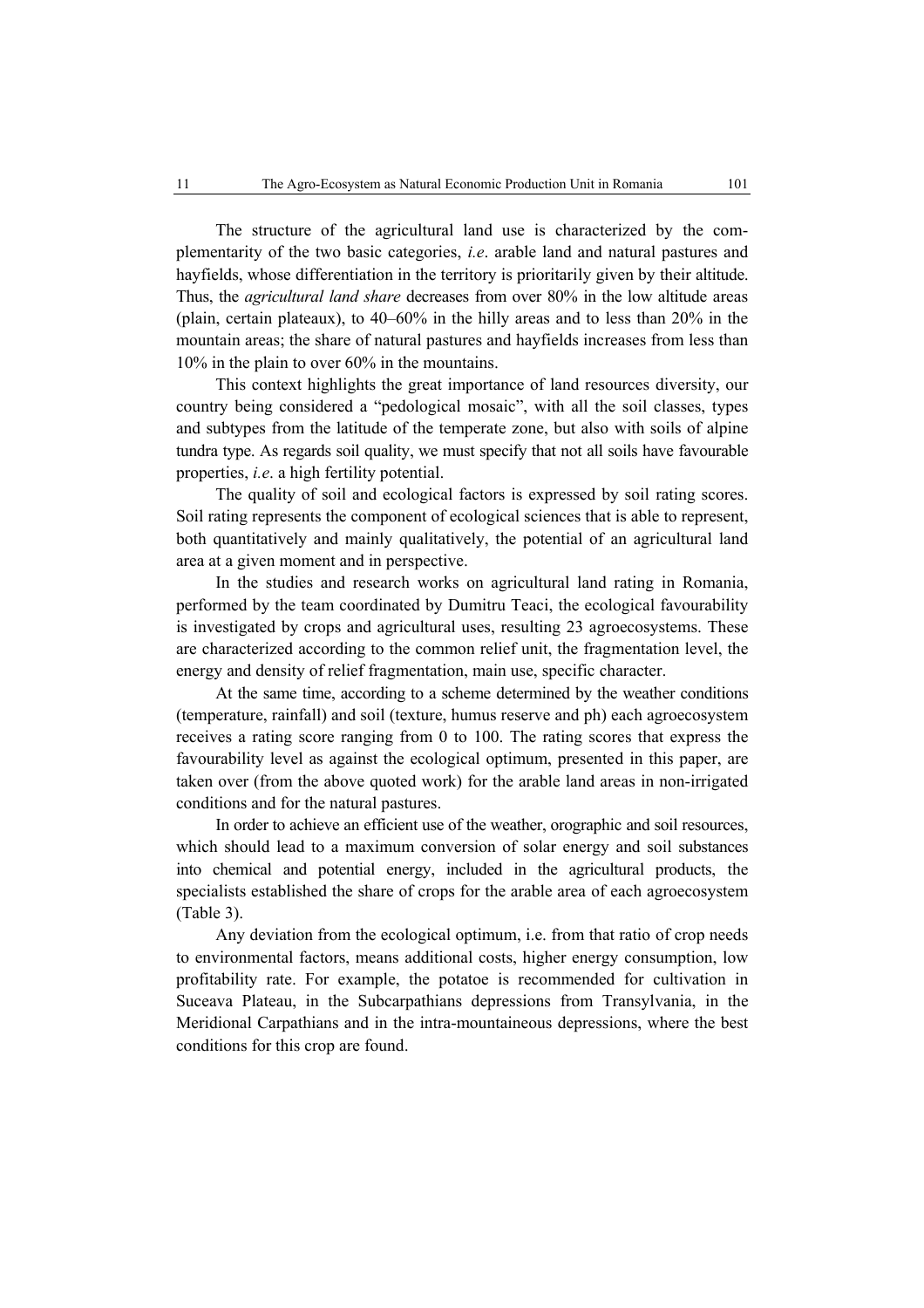*Table 3* 

Share of crops recommended for the arable area, by groups of agro-ecosystems, in Romania **Agro-Arable ecosystem area** Crop **group Potatoes Soybean Fodder crops Wheat Barley Sunflow** Potatoes **Maize Sugar beet Other crops er Thou ha**  1,2,11 | 3469.4 | 11 | 7 | 34 | 8 | 4 | 6 | 0 | 15 | 15 3,4,10 | 923.7 | 14 | 12 | 26 | 8 | 3 | 7 | 0 | 16 | 14

5 922.3 13 7 32 6 3 7 2 15 15 6,7,8 | 1054.1 | 20 | 13 | 21 | 5 | 6 | 1 | 1 | 17 | 16 12 48.0 20 8 21 4 0 5 7 18 17 13,14 | 684.7 | 22 | 12 | 23 | 3 | 0 | 0 | 3 | 22 | 15 15 60.6 22 14 23 0 1 4 4 4 19 13 16,17,18,20 1869.9 25 15 16 1 0 3 5 20 15 9,19,21,22 | 654.8 | 27 | 19 | 3 | 0 | 1 | 0 | 9 | 29 | 12 23 927.2 19 14 0 0 0 0 8 49 10

| TOTAL   9984.7   17   11   24   5                                                                  |  |  |  |  |  |  |  |  |  |  |
|----------------------------------------------------------------------------------------------------|--|--|--|--|--|--|--|--|--|--|
| Source: D. Teaci și colab., Agricultura și silvicultura românească 2020, Integrarea în structurile |  |  |  |  |  |  |  |  |  |  |
| europene și mondiale, Editura Omniapres, București, 1999.                                          |  |  |  |  |  |  |  |  |  |  |

In the agricultural ecosystems, an important role in the harvest size is played by the agricultural technique. This can improve the ecological relations, the action of vegetation factors and finally the productivity in agriculture can increase and the crops can be cultivated across larger areas. Hence the agricultural technique represents a specific dynamic element for the agricultural ecosystems and from this point of view the ecological optimum also acquires the significance of a dynamic concept. On the basis of a differentiated analysis of the natural and agrotechnical factors, the action of each factor or group of factors upon yields can be determined, in the complex influence of all the other factors, also having in view the criterion of reaching the maximum yield. The application of this analysis system is based upon an extremely complex scientific documentation, specially designed for different geographic areas.

#### 4.3. AGRO-ECOSYSTEM MANAGEMENT

The ecosystems represent the basic unit of order in the surrounding environment. That is why the management of these systems is extremely important. At present, there are many cases when the management of a subsystem can be harmful for the overall system.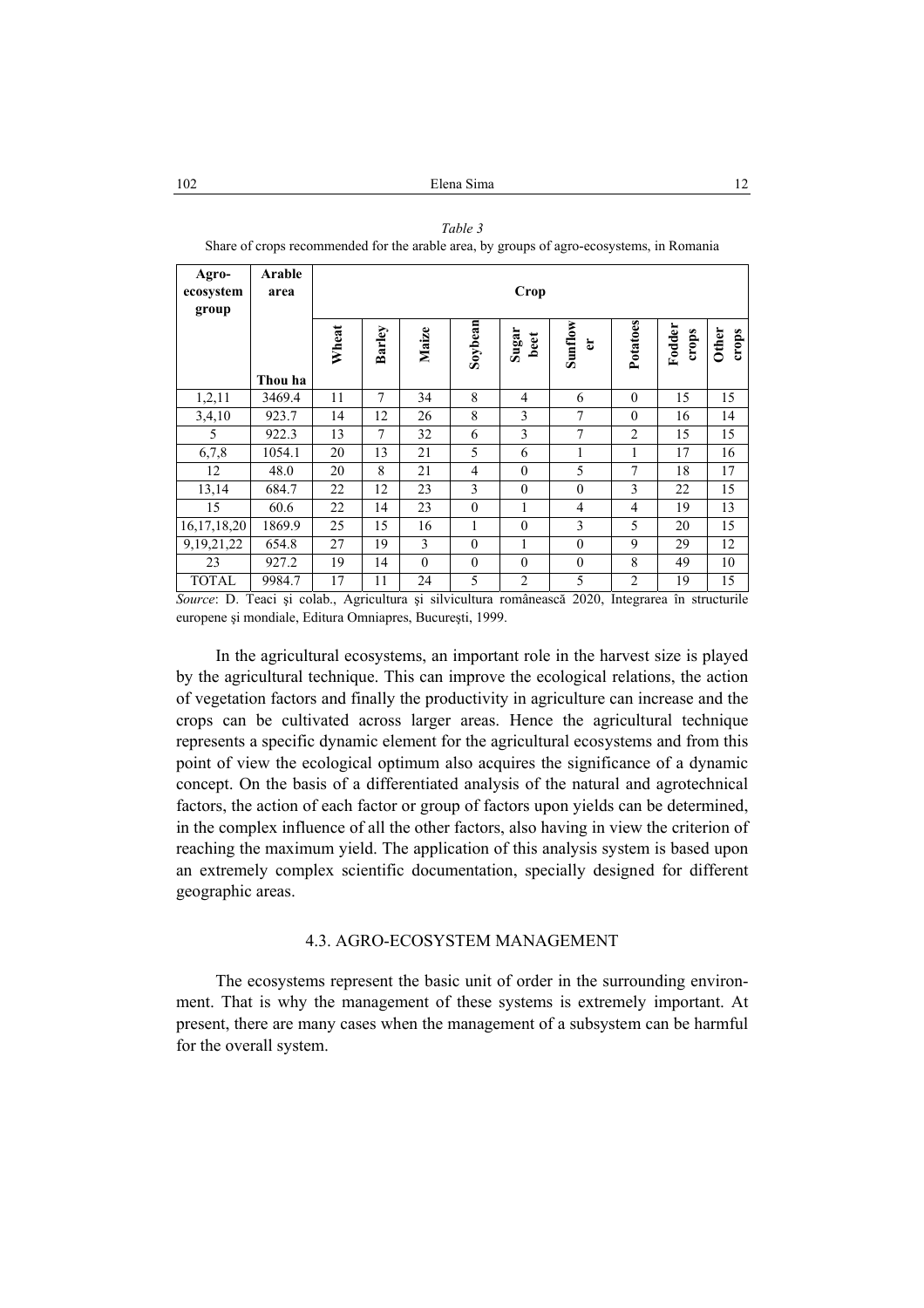In order to apply the managerial principles to the ecological systems it is important to consider the ecosystem in its entirety, as well as the relations between its components and the overall system; in this perspective, it is not the species that define the ecosystem, but rather its abiotic components, materials and energy, as well as the overall relations that constitute an entity that should be recognized as such (as real or constructed). One should start from a terrestrial, forestry, mountaineous, river, lake, marine, etc. ecosystem so as to know its organization, hierarchies, laws and principles, production, vitality and continuity. All these in the perspective of subsequent knowledge of its reactions to the human activity and its role in the economy.

Any natural ecosystem, but mainly the agricultural ecosystem, artificialized by its essence, must be monitored and then managed according to well-defined rules, so as its bioproductivity remains constant or increases. That is why the agroecosystem management should have in view and reach the following objectives:

– evaluation of non-conventional energy resources;

– rational exploitation of biotope and biocenosis from the farm area;

– establishment of experimental ecosystems, differently modeled according to the economic-productive interest, in which to investigate specific ecologicoeconomic programs;

– piloting by specific means, adapted to the given production structure, in order to best manage the respective systems, so as to make the connection between the environment and the economy.

This adds to the ecological management responsibilities and technological change management, cultural hygiene, users' health, crop protection and biotope protection.

The agro-ecosystem has all these attributes, yet it operates only on medium and large-sized areas, on economically viable farms, with a wide range of tools, such as: ecological impact assessment, environmental audit, analysis of product life cycle, ecolabelling of products and environmental protection programs.

The audit is necessary in order to monitor the environment protection measures through ecological and economic performances. In fact it is a quality control management in its entirety, and also along the biological and technological chains. An independent monitoring and investigation can give us information whether, for example, the fertilizers were incorporated into soil according to the scientific results, in the right amount according to the ecological point of view. Any agricultural product obtained according to strict ecological and biological norms must be labeled as such, so as to differentiate it from the product obtained by conventional practices.

At present, there is an increased focus on the *rehabilitation, protection, rationalization, transformation and control of the natural environment,* using the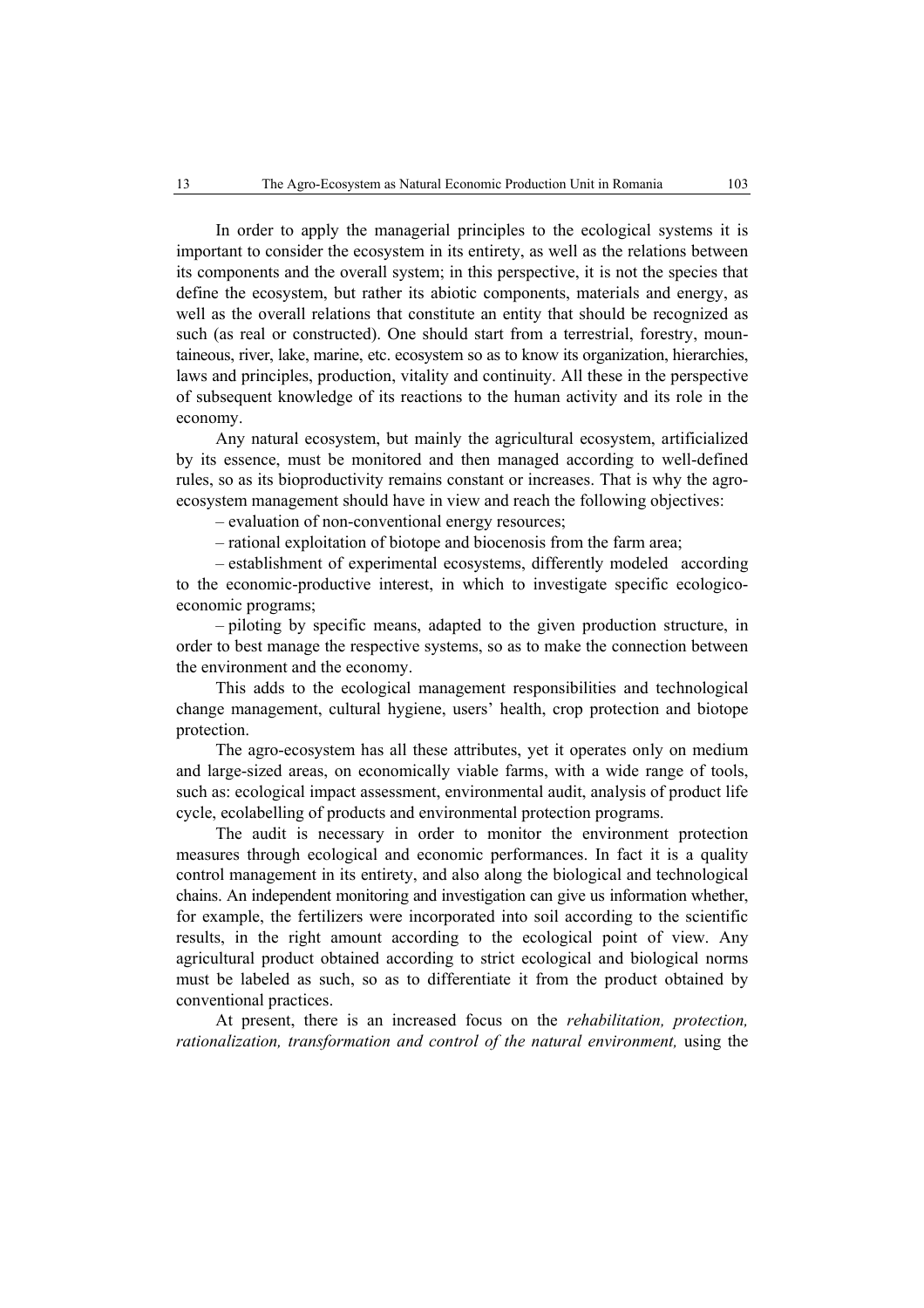**ecosystem engineering** and the **experimental ecology**. These are meant to investtigate the plants and animals at different integration and organization levels, in mutual interdependency with the environment, using, as main instruments of action upon the ecosystems, the forecastable ecological complexes and the programmable ambient systems.

The **ecological-economic systems** concept is of great importance, making it possible to solve up the management problems in a unitary and complex way. The perimeters of these complex systems must be investigated, taking into consideration the demographic and socio-economic development of the regions included in the ecosystems. Another aspect is integrated into this concept: the optimum zoning and the territorial distribution of the homogeneous and heterogeneous ecologicaleconomic systems, which include a wide range of administrative units. Thus, the administrative boundaries disappear and the ecological-economic boundaries emerge through a territorial hierarchy scheme of the ecological-economic systems, as follows: the republic (national territory); province (groups of counties); county (groups of economic-industrial, agricultural, forestry); economic unit (industrial, agricultural, forestry, tourism commercial company); economic subunit (industrial section, agricultural farm); homogeneous biocenosis complex; (agricultural, forestry) biocenosis or biogeohydrocenosis (piscicultural) biocenosis.

Each system must have a functioning and development program, designed by ecologists, technologists and demographers for several years. The ideal situation would be to organize a network of representative models of such ecosystems, in order to be investigated from all points of view. The results obtained in these economic

### 4.4. AGRO-ECOSYSTEM CONSERVATION AND PROTECTION

The agricultural environment protection is obviously an organic component of the sustainable development of agriculture according to ecological criteria, contributing to the unaltered preservation of the biological heritage, to the plant and soil health, to increasing soil production capacity. The agricultural ecosystem protection has in view to reach an equilibrium between biocenosis and biotope, between the vegetable and animal worlds on the agricultural land areas.

In the anthropized cultivated biosystem, the ecological equilibrium must be maintained between biocenosis and biotope, within the biocenosis, as well as between the natural processes and the farmer's activity.

In essence, the *agricultural environment protection strategy has in view the rational use of natural and material resources, in agreement with the development of less polluting technologies.* The development of scientific research and the ecosystem monitoring, in the industrialized areas in particular, is of extreme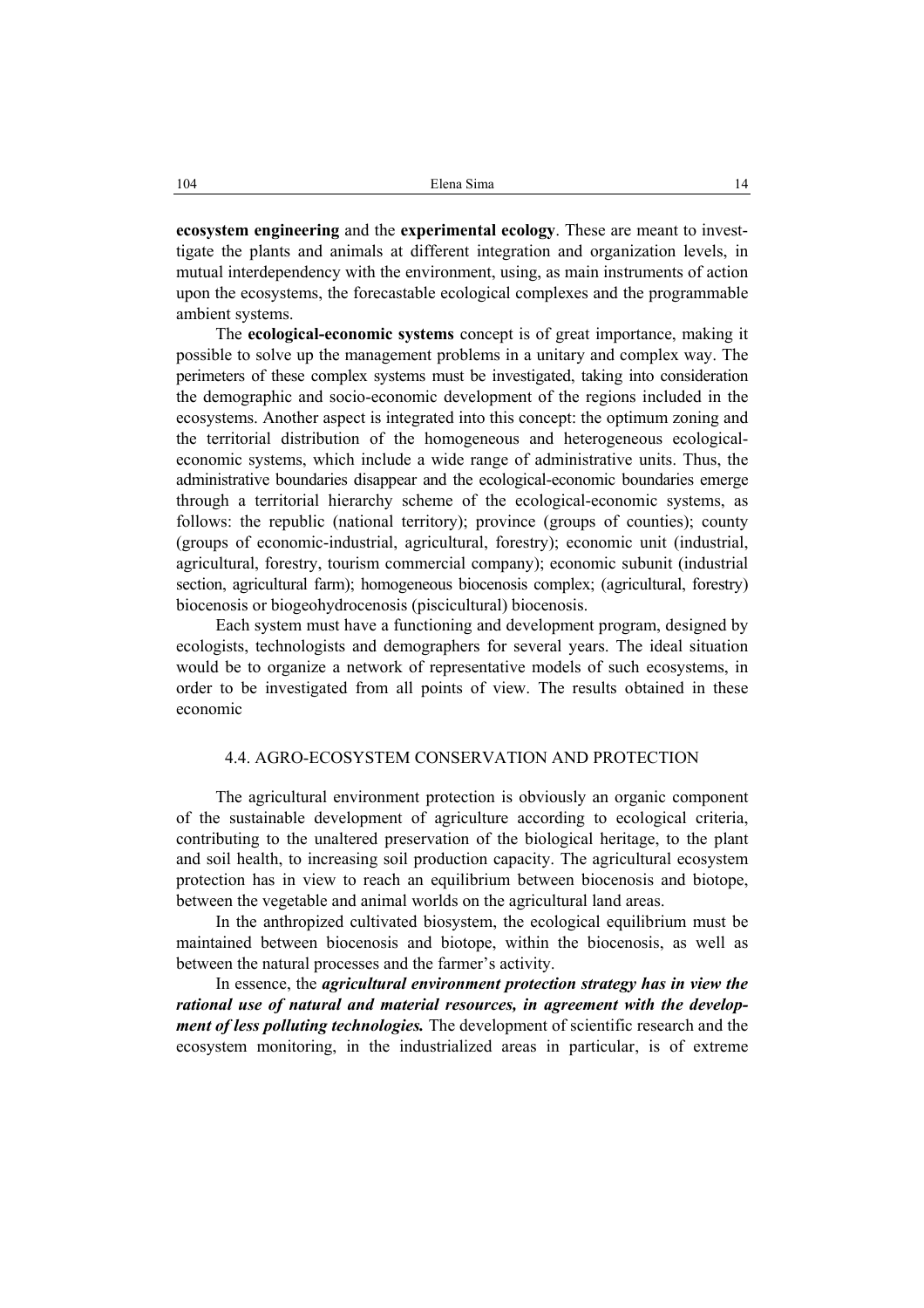importance. The great ecological complexity of the agricultural territory, diversified through anthropic interventions, imposes the correct approach to solutions, as the land areas feature distinct particularities, resulting in the need to approach them on a differentiated basis.

The agricultural ecosystems protection includes objectives and actions adopted in almost all countries, and briefly refers to the following management objectives:

– active cooperation between the agricultural and industrial biosphere, with the application of less polluting technologies within the accepted limits for each polluting agent;

 maintenance and improvement of the surface and ground water quality in the case of irrigation water, in order to avoid certain negative effects upon soil and crops;

 air resource management, in the sense of diminishing the polluting emissions, so as to reach the lowest pollution level possible, which should not exceed the atmosphere regeneration capacity;

 ecological protection of crops, by integrated control measures and actions, mainly in the case of pests and diseases, resulting in a good phyto-sanitary condition and diminution of applied pesticides;

 improvement of the national monitoring and information system for the ecosystem control, monitoring and investigation by land, by air and by remote sensing.

In Romania, the agricultural environment pollution and deterioration process was aggravated as a result of the anthropic activities and of certain natural phenomena such as flooding, prolonged drought and landslides. A significant contribution to agro-ecosystem degradation is brought by clearing the fruit-tree and vine plantations and the demolishment of certain units of industrial type. The polluted irrigation water contaminates the soil, which results in low yields on the polluted and degraded land. That is why the reconstruction and rehabilitation of degraded agricultural land becomes imperative, before some other agro-ecosystem components, so that this land may be re-introduced into the economic circuit.

In the recent period, the *restoration ecology* concept gains ground, taken over from Western researchers, who, in part, gave up the ecological reconstruction concept, replacing it by the rehabilitation, restoration concept, with concrete objectives and actions, such as: *natural and artificial regeneration, crop rotation, bioremediation, ecological constructions.* 

At the same time, the reconstruction of degraded land areas by industry represents a particular problem for Romania, large land areas being taken out of the agricultural circuit in the carboniferous basins, in the areas of electrical and thermal power stations, of the non-ferrous metal mines and of certain chemical plants, of petrol pipelines and wells.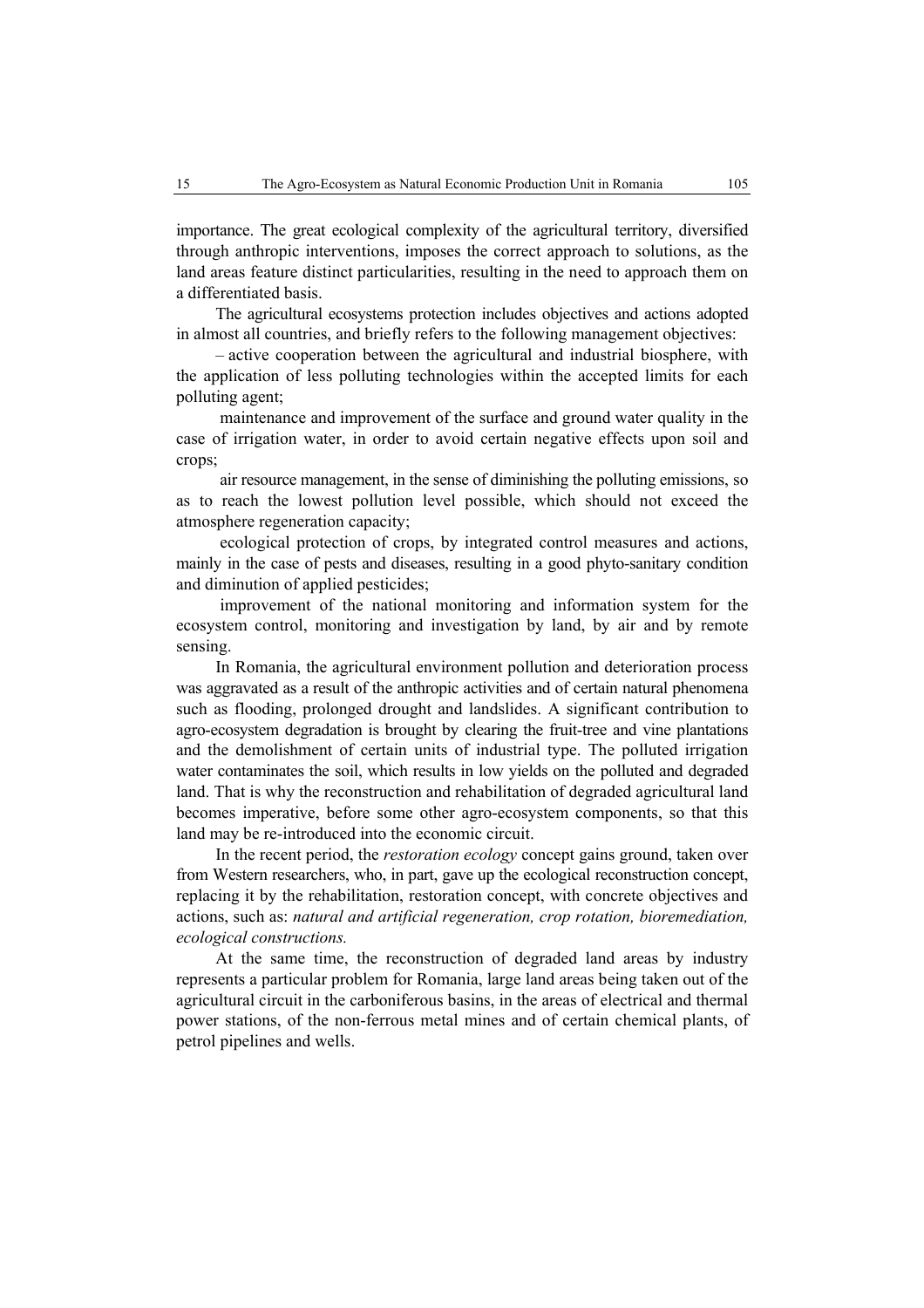#### **5. CONCLUSIONS**

The living environment is represented by all lifeless (abiotic) factors and the living (biotic) factors. The abiotic part of the environment forms the **biotope**, which comprises the substratum (mineral and organic elements) and the climate factors (light, temperature, humidity, wind), while the biotic part forms the **biocenosis**, which consists of the populations of plants and animals from different species, which are living in a given biotope.

Together, biotope and biocenosis make up the **ecosystem**. The ecosystems represent the basic unit of order in the surrounding environment. The ecosystem functionality depends on the following:

– its anthropization level, in principle resulting from the relations between the species composing it and the interactions with the abiotic factors and with the economic-social factors respectively, which are increasingly obvious as we go on the way from "natural" to "artificial".

– the use of solar energy and nutrients in the biological circuit, in the case of natural ecosystems, and in the biological-technological or technical-economic circuit in the anthropized ecosystems, where these are transformed into organic substances, biomass, in bioproducts and in products specific to artificial ecosystems respectively.

*The agro-ecosystem* is "a functional biosphere unit created by man in order to obtain agricultural products". The important characteristic of agricultural ecosystems is represented by the inseparable *symbiosis with the human activity,* as the crops and in general the entire agricultural ecosystem cannot compete against the wild plants and the natural ecosystems when humans no longer take care of them.

The components of agroecosystems are the *agrobiocenosis* (biotic, living component), imposed by man by the cultivation of certain crop species or maintenance of certain domestic animal species and the *agrobiotope* (abiotic, lifeless component) developed by man within the natural biotope by transformations of the physical environment for creating best conditions for crops.

As anthropized ecosystem, the agroecosystem is differentiated from the natural ecosystem in the first place by increased *energy consumption* and by the use of other energy sources than solar energy; secondly by a substance flow that does not follow the natural *biogeochemical cycles.* The aim is to obtain highly productive harvests.

The **field** (plot) is considered the element at the basis of agroecosystem. The field has an accurately delimited area according to the biotope uniformity principle and to the administrative decision principle; the same crop management techniques will be applied on its area (tillage works, application of fertilizers and pesticides, amount of administered irrigation water) that guide or model the environmental factors.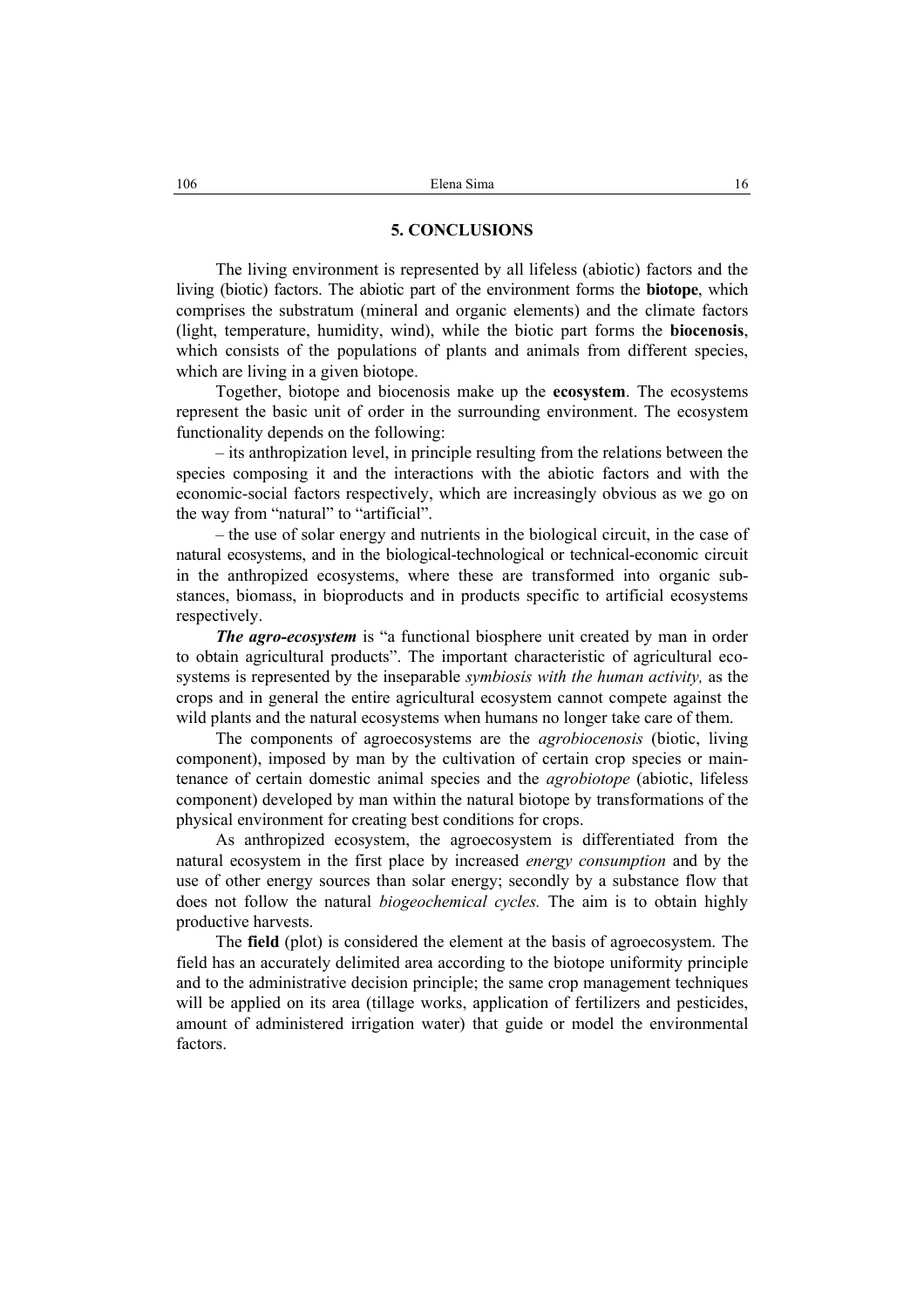The higher next level to the field is the *crop rotation* in which it is included, with a well-dedined area, organized at farm or agricultural unit level.

Depending on the type of cultural energy (energy introduced by man in order to obtain higher yields), three types of agro-ecosystems can be distinguished*: extensive, intensive and industrial*.

*The action, variable in space and time, of the vegetation factors,* upon the growth and development of plants, in relation with their biological needs, enabled the formulation of the "Shelford's Tolerance Law", "Mitscherlich's law of the cumulative action of factors", "Liebig's law of the minimum", "Odum's Law" and determined the *ecological optimum of the agricultural systems*, with three successive integration steps: *absolute optimum*, *harmonic optimum* and *theoretical ecological optimum.*

This expression of the ecological optimum, interesting from the theoretical point of view, is difficult to put into practice, as it implies the direct measurement of the optimum activity level of each function in correlation with the other functions of the plant.

Romania is located in an area benefiting from an overall good ecological supply and with a medium photosynthesis capacity, firstly determined by the natural environmental factors and secondly by the anthropic intervention. Thus, 98% of the country's terrestrial and aquatic territory is productive, and only about 2% is non-productive.

The quality of soil and ecological factors is expressed by **soil rating scores**. Soil rating represents the component of ecological sciences that is able to represent, both quantitatively and mainly qualitatively, the potential of an agricultural land area at a given moment and in perspective.

On Romania's territory, the ecological favourability by crops and agricultural uses results in 23 agroecosystems. These are characterized according to the common relief unit, the fragmentation level, the energy and density of relief fragmentation, main use, specific character, weather conditions (temperature, rainfall) and soil (texture, humus reserve and ph); each agro-ecosystem receives a rating score ranging from 0 to 100.

Any deviation from the ecological optimum, *i.e*. from that ratio of crop needs to environmental factors, means additional costs, higher energy consumption, lower profitability rate.

The natural ecosystems, and mainly the agricultural ecosystems, which are artificialized by their essence, must be carefully monitored and then managed according to well-defined rules, so that their productivity remains constant or increase.

At present, there is an increased focus on the restoration, protection, rationalization, transformation and control of natural environment, using the ecosystem engineering and experimental ecology, to reach an equilibrium between the vegetable and animal worlds on the agricultural land area perimeter and outside it.